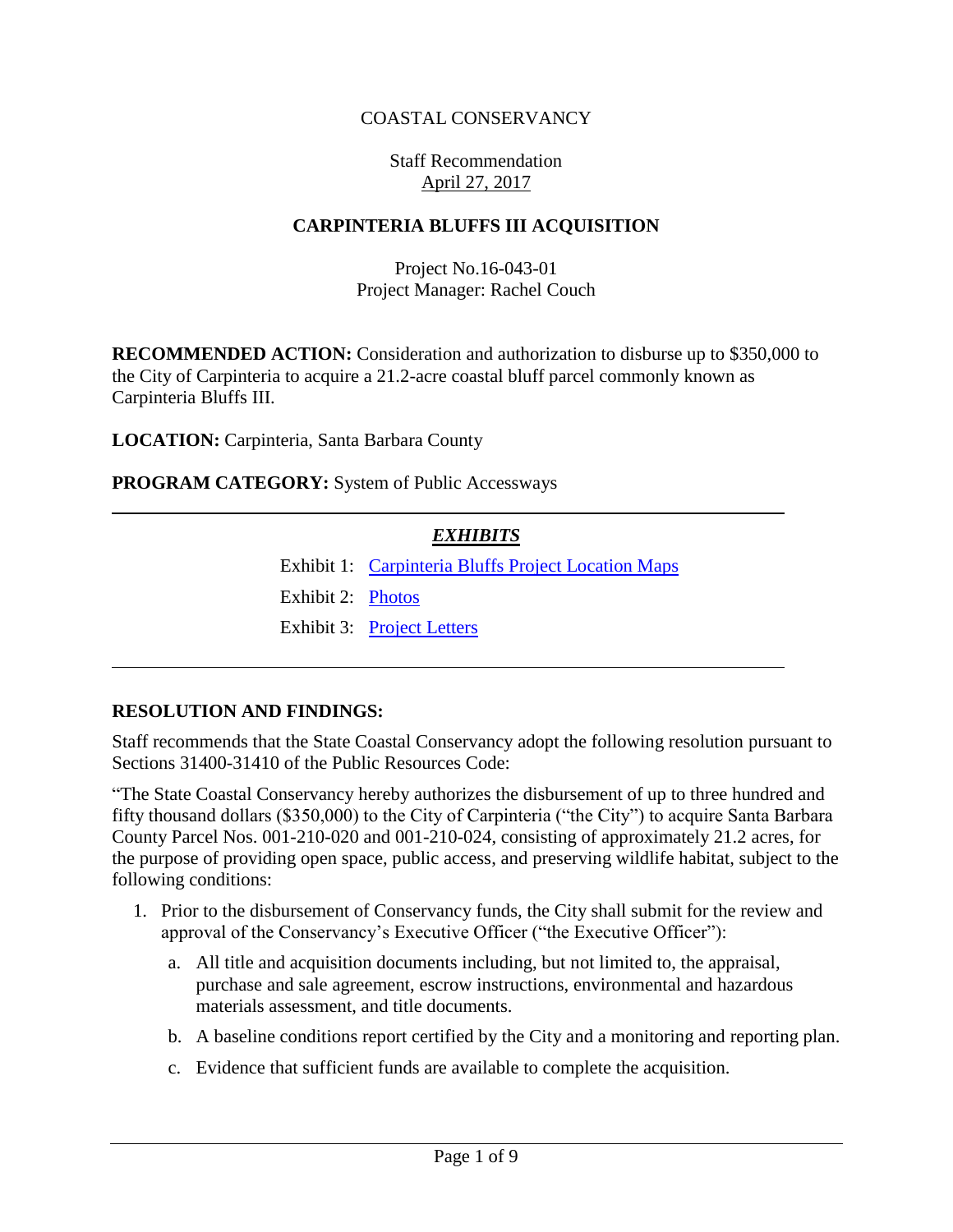- 2. The City shall pay no more than fair market value for any property acquired pursuant to this authorization, as established by an appraisal approved by the Executive Officer.
- 3. The City shall permanently dedicate the property for public access, open space, and habitat conservation through an irrevocable offer to dedicate the property or other instrument acceptable to the Executive Officer.
- 4. Conservancy funding shall be acknowledged by erecting and maintaining a sign on the property, the design and location of which has been approved by the Executive Officer."

Staff further recommends that the Conservancy adopt the following findings:

"Based on the accompanying staff report and attached exhibits, the State Coastal Conservancy hereby finds that:

- 1. The proposed authorization is consistent with the purposes and objectives of Chapter 9 of Division 21 of the Public Resources Code, regarding establishment of a system of public accessways to and along the California Coast.
- 2. The proposed project is consistent with the current Conservancy Project Selection Criteria and Guidelines.

# **PROJECT SUMMARY:**

Staff recommends that the Conservancy authorize the disbursement of up to \$350,000 to the City of Carpinteria ("the City") to acquire in fee the approximately 21.2-acre Carpinteria Bluffs III Property (the "property"). The property is one of three highly scenic, natural resource rich, coastal bluff-top properties in southeastern Santa Barbara County known as the Bluffs Complex. (See Exhibit 1, p. 2). Once acquired, the City will manage the property for open space, public access, habitat preservation and restoration purposes.

The property is one of the few remaining privately owned coastal open space areas in Carpinteria. Preservation of this parcel has been a long-term goal of the community. In 1998, the Conservancy helped with acquisition of the Carpinteria Bluffs II property, now known as the Carpinteria Bluffs Nature Preserve (See Project History section for more information). The proposed acquisition will continue this effort.

Both locals and tourists alike visit the Carpinteria bluffs, including this property, for their vistas overlooking the Santa Barbara Channel and spectacular scenery. The area offers one of the best opportunities along the entire stretch of Santa Barbara coastline to view beaches, the Channel Islands, marine life, and the Santa Ynez Mountains. The acquisition will permanently protect 21.2 acres as open space and accomplish the following objectives:

- secure public access through the property and allow related public access amenities;
- provide opportunities for future restoration and enhancement of both the ephemeral channel and the seasonal pools located on the property to improve wildlife habitat;
- provide for increased tree canopy and storm water filtration;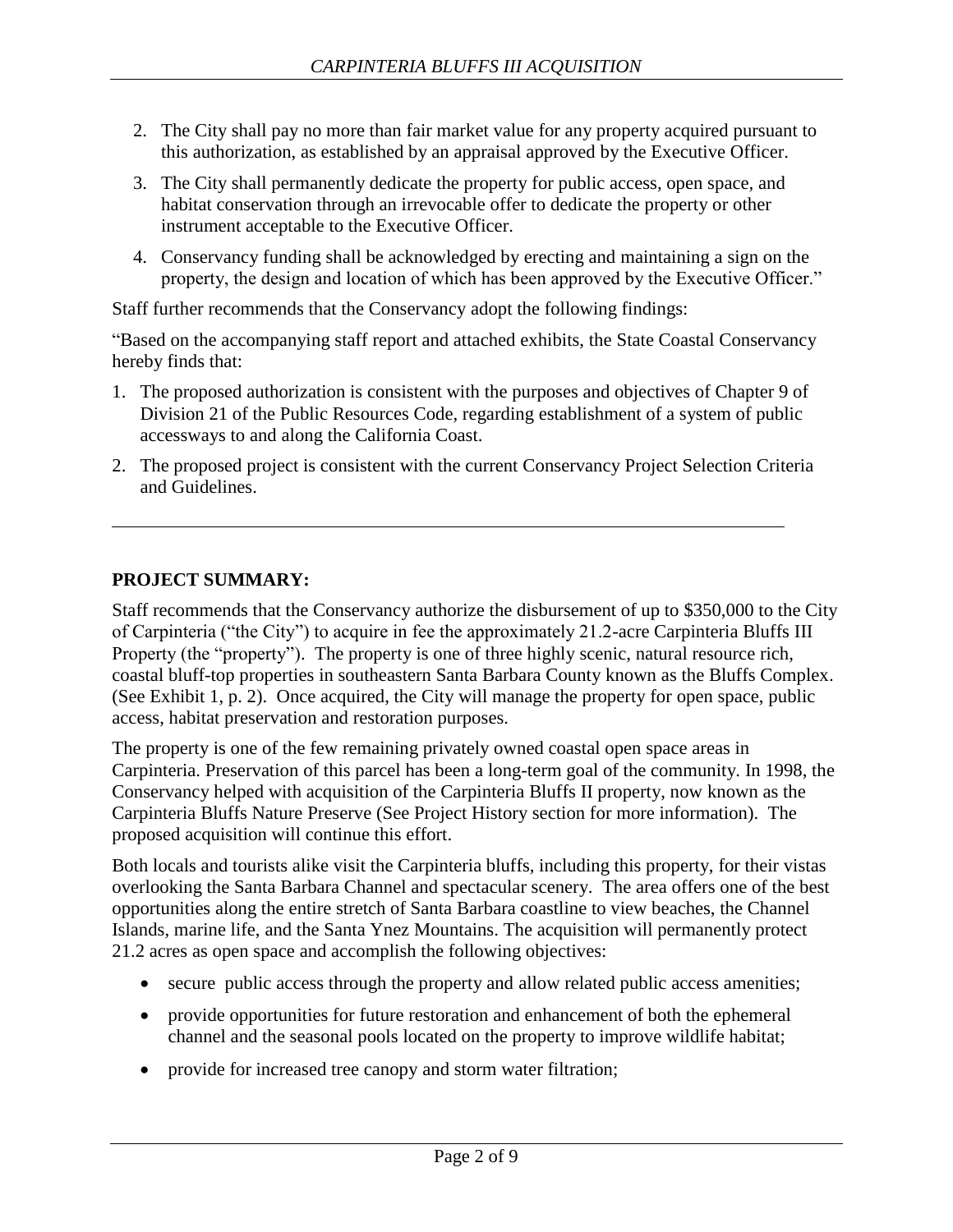permanently eliminate the threat of resort hotel development, for which the property is currently zoned.

*Public Access.* Acquisition of the property will facilitate future development of a California Coastal Trail (CCT) pedestrian connection between Carpinteria Bluffs Nature Preserve to the northwest and Rincon County Park to the southeast (see Exhibit 1, refer to Trail Map). This is a critical gap that, if filled, would result in many miles of continuous CCT. In addition, an extension of the Rincon Bike Trail to be built in 2020 is planned to end at the property. The Rincon Bike Trail starts in Ventura and currently ends at Rincon County Park, but the 2020 extension will connect it to the property; this acquisition will serve to connect this extended bike trail and the CCT leading into Carpinteria.

*Restoration of Habitat*. The land also contains significant habitat values, and while currently in a degraded state, its preservation is important due in part to its proximity to nearby coastal open spaces. Views from the property of the Pacific Ocean where migrating whales, bottlenose dolphins, harbor seals, the Channel Islands and other marine and upland environmental assets can be seen, provide a unique interpretive opportunity. Interpretive signs will be incorporated into this site's improvement program. With acquisition of this property, two-thirds of the lands within the Bluffs Complex, will be permanently protected. The Bluffs I property, adjacent to and west of the Carpinteria Bluffs Nature Preserve will be the only Bluffs Complex property remaining to be conserved.

The proposed project is a collaborative effort between the City of Carpinteria, the Land Trust for Santa Barbara County, and a number of community organizations. The Land Trust secured the property in a short time frame in order to capitalize on a limited-time offer by the owner who had previously been pursuing development of the property. In June 2016, the Land Trust acquired the property using \$3 million raised from the local community in less than 100 days and an additional \$3 million in debt financing. Since June, the Land Trust and the City have been working together to raise additional public and private funding to enable the City to acquire the property from the Land Trust and allow the Land Trust to repay the loan. To date the Land Trust has raised \$5 million for the project from private and foundation sources and is working to raise an additional \$55,250 toward the acquisition. As the Land Trust raises funds, it is paying back the property loan. Later this year, the Land Trust intends to sell the property to the City of Carpinteria in fee for approximately \$945,000. The property will be transferred to the City free of debt.

Under the proposed project, the City will grant a conservation easement to the Land Trust permanently restricting use of the site to resource enhancement and public recreation consistent with the acquisition purposes. In addition to raising such a substantial portion of the acquisition costs, the Land Trust has committed to raising \$600,000 in private endowment funds, which it will administer for maintenance purposes. City funds will also be available for ongoing operations and maintenance. Once in public ownership, the property will be subject to a planning process to involve the community in designing its future. That process will include workshops and other types of citizen involvement, along with the requisite environmental review and permitting. Any improvements will also require a Coastal Development Permit that includes a public hearing notification and hearing process. The City is committed to working with the community during future planning and implementation phases. The City will pursue grants for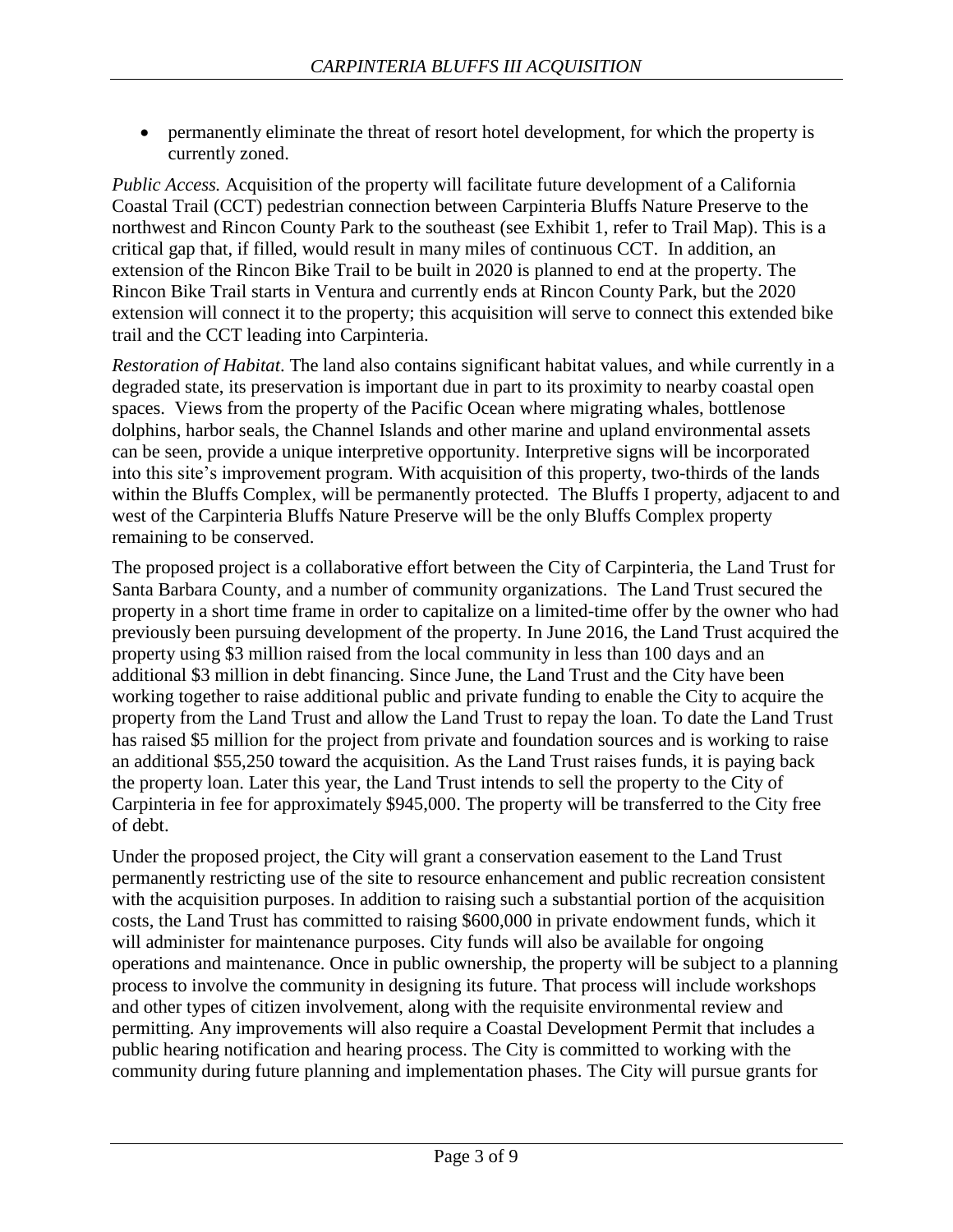planning and restoration projects to enhance the property's biological values and provide public access that respects its sensitive habitats.

Carpinteria has extensive experience in restoring and managing sensitive habitat areas. The City currently manages more than 70 acres of coastal open space, including restored wetlands and other environmentally sensitive areas. Management of the 53-acre Carpinteria Bluffs Nature Preserve, located just up coast from the project site, provides for both natural resources protection and passive recreation. Stewardship of the Carpinteria Bluffs III property will be managed in a similar fashion. The City has partnered with numerous non-profits and agencies over the years, including the Coastal Conservancy, State Parks and others and is well-regarded for its coastal resources stewardship.

**Site Description:** The Carpinteria Bluffs III property is located south of Carpinteria Avenue, east of commercially zoned property and open space lands and west of Rincon County Beach Park. To the south, Union Pacific Railroad right-of-way runs the length of the property, beyond which are steep coastal bluffs, sandy beaches and the Pacific Ocean. The site is currently designated visitor-serving commercial and zoned resort hotel development. This zoning allows for the development of up to a 225-room hotel, along with restaurants, a conference center, meeting and banquet facilities, health spa and small shops.

The Carpinteria Bluffs III property is roughly 175 feet above the sandy beach. A number of informal trails now traverse the bluff and one access trail leads to the beach. An ephemeral channel runs from the northwest corner of the property for about 1,000 feet to the bluff where an inlet conveys water to the Pacific Ocean. This channel supports a large stand of willows.

Seventeen pool-feature complexes are mapped on the site, eight of which are classified as coastal wetlands. The balance are ephemeral pools. Many of the pools are degraded, but can be restored to provide important wetland features on the property.

Coastal sage scrub and coastal bluff scrub, both identified as environmentally sensitive habitat by the City of Carpinteria, exist on the site. The coastal sage scrub vegetation on the eastern half of the site is dominated by coyote brush, quailbush, lemonade berry, coastal goldenbush and short leaved cliff aster. The coastal sage scrub vegetation on the western portion of the site is dominated by California sagebrush and black sage. Coastal sage scrub is the only habitat in which the California Gnatcatcher, a federally-endangered species, is found. While the northern range of this small dusky gray bird does not extend into Santa Barbara County at this time, it is possible that it might in the future, given habitat shifts caused by climate change, as well as the significant habitat loss that is occurring in Southern California due to extensive residential and commercial development.

The riparian habitat contained in the ephemeral channel and the seasonal pools, as well as the other environmentally sensitive habitats on the property can be used by migratory and resident wildlife. For example, white tailed kites, a Santa Barbara County Species of Special Concern, are known to forage on the Carpinteria Bluffs open spaces.

Due to its location, this property claims stunning views of a large stretch of Carpinteria coastline and the Santa Barbara Channel and National Marine Sanctuary, as well as the Carpinteria Valley and the Santa Ynez Mountains. As such, this property provides an excellent location for a key section of the California Coastal Trail.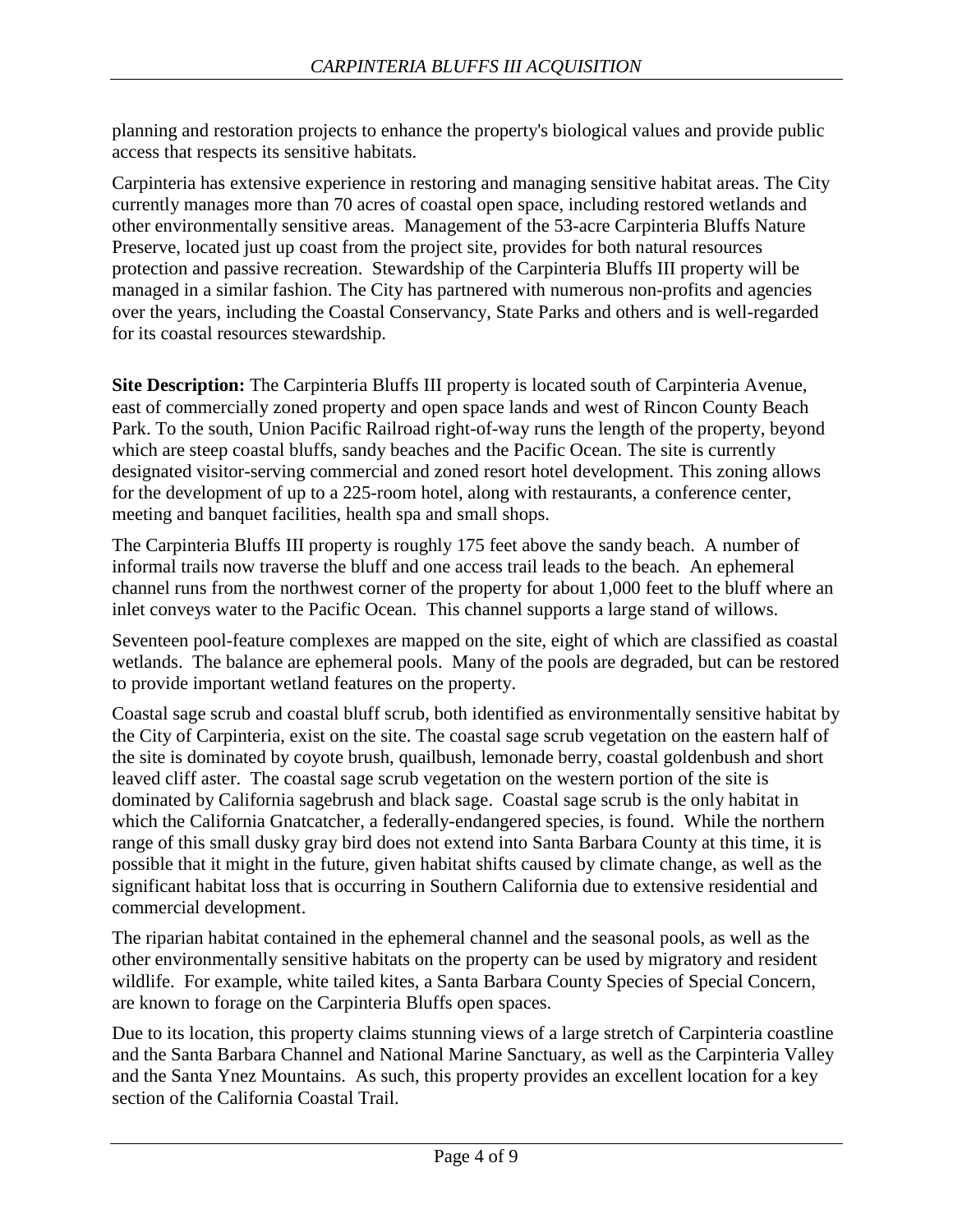**Project History:** In 1998, the Conservancy provided a \$500,000 grant, combined with a \$1 million loan, to the Land Trust for Santa Barbara County. This assistance enabled to the Land Trust to raise close to \$4 million in four months, and successfully complete a 30-year community effort to protect a 52-acre portion of the Carpinteria Bluffs (Bluffs II property). The Land Trust repaid the Conservancy's loan on schedule in 1999, and conveyed the property (plus a management endowment) to the City of Carpinteria for resource protection and park uses. The Land Trust retains a conservation easement over the property.

In 2015, Land Trust staff approached Conservancy staff about assisting with efforts to acquire the property, which had previously been under option for development for several years. At that time, Conservancy staff expressed interest in supporting the acquisition, as long as the City will ultimately own the property. In March 2016, the Land Trust obtained a limited-term option to acquire the property for \$6 million. The Land Trust then initiated a community fundraising effort that secured \$3 million in less than 100 days. In June 2016, the Land Trust exercised its option and acquired the property, subject to a \$3 million deed of trust held by the seller, Burton Hancock Trust. Since June, the Land Trust and the City have been working together to raise additional public and private funding to complete the project.

### **PROJECT FINANCING**

| <b>Coastal Conservancy</b>                                                                                                                                         | \$350,000              |
|--------------------------------------------------------------------------------------------------------------------------------------------------------------------|------------------------|
| <b>Natural Resources Agency</b><br>(Environmental Enhancement Mitigation Program)<br><b>Santa Barbara County (pending)</b><br>(Coastal Resources Enhancement Fund) | \$450,000<br>\$144,750 |
|                                                                                                                                                                    |                        |
| Land Trust -- Private Donors and Foundations                                                                                                                       | \$5,055,250            |
| <b>Project Total for Land Protection</b>                                                                                                                           | \$6,000,000            |

The expected source for the Conservancy funds for this authorization is an appropriation to the Conservancy from the California Clean Water, Clean Air, Safe Neighborhood Parks, and Coastal Protection Act of 2002, ("Proposition 40") (Public Resources Code section 5069.650(b)), which can be used for acquisition and protection of land and water resources consistent with Division 21 of the Public Resources Code. This project is consistent with Division 21 as discussed below. This project meets Proposition 40 priorities because it involves substantial matching funds from both public and private sources. The Conservancy's contribution will be less than 6% of the total value with over 80% of the funding coming from private or local sources.

In-kind contribution of staff time of \$30,000 will be provided by the City toward the acquisition. In addition, as stated above, the Land Trust is donating over \$5 million toward the acquisition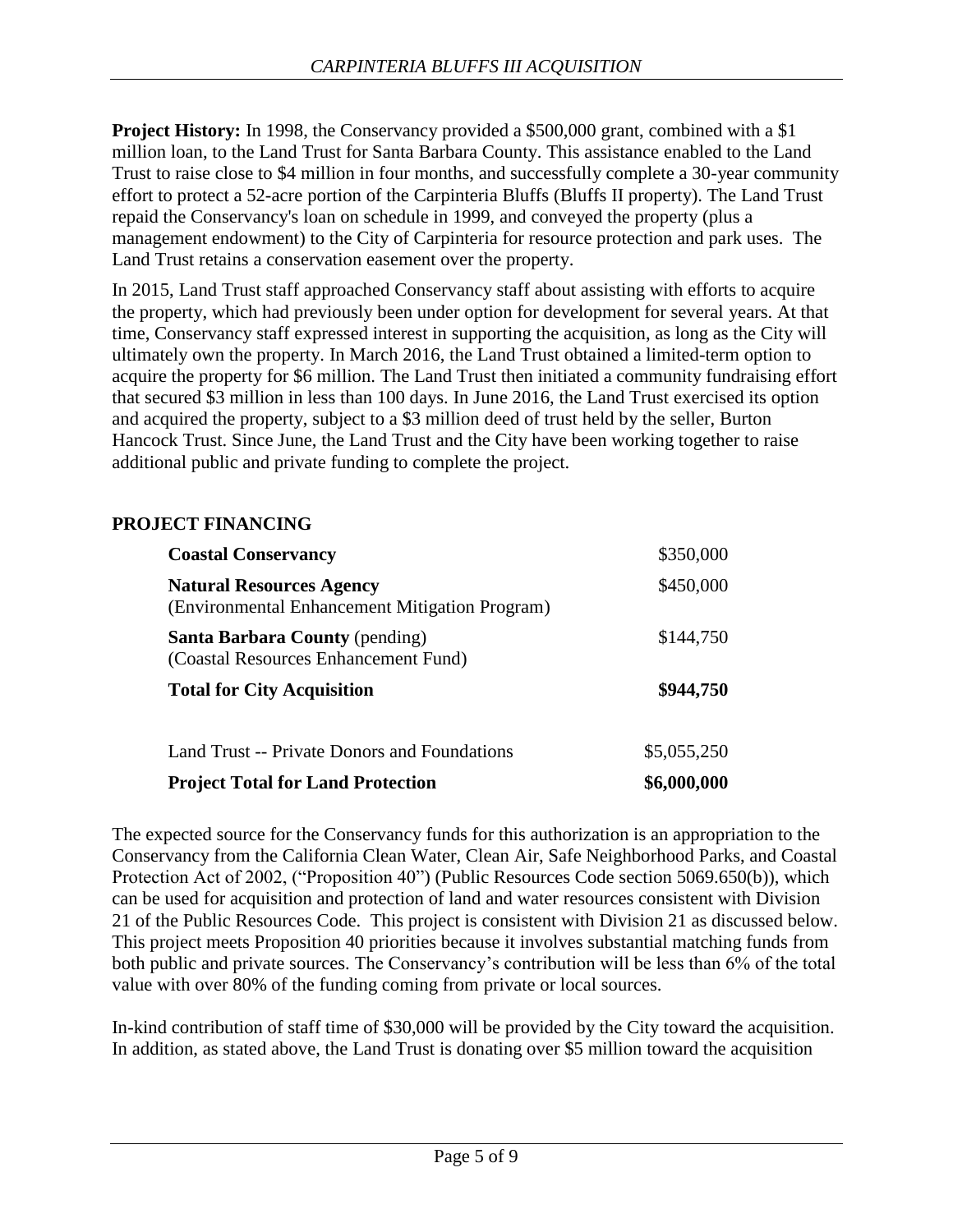and has committed to raising an additional \$600,000 for a management endowment for the property.

# **CONSISTENCY WITH CONSERVANCY'S ENABLING LEGISLATION:**

The proposed project is undertaken pursuant to Chapter 9 of Division 21 of the Public Resources Code (Sections 31400-31410) regarding public access and enjoyment of coastal resources. Section 31400 states that the Conservancy shall have a principal role in the implementation of a system of public accessways to and along the coastline. Consistent with this section, the City's acquisition of this coastal blufftop parcel will help to fill a gap in the California Coastal Trail in this area.

Section 31400.1 allows the Conservancy to award grants to a public agency for acquisition and development of lands for public access purposes to and along the coast. This property is in close proximity to the future site of the Carpinteria Rincon Bikeway Project, which will be constructed in 2019, and will allow non-motorized public access from the Bluffs to Rincon County Beach Park and the Pacific Coast Bikeway.

Section 31400.2 authorizes the Conservancy to provide up to the total cost of acquisition by a public agency or non-profit organization. Consistent with Section 31400.2, the amount of funding recommended to be provided by the Conservancy is based on the total amount of funding available for coastal public accessway projects, the fiscal resources of the applicant, the urgency of the project relative to other eligible projects. These factors are considered in the Conservancy's Project Selection Criteria (See Consistency with Conservancy's Project Selection Criteria & Guidelines). The proposed project will leverage matching funds totaling 94 percent of the costs for this project.

### **CONSISTENCY WITH CONSERVANCY'S 2013 STRATEGIC PLAN GOAL(S) & OBJECTIVE(S), AS REVISED JUNE 25, 2015:**

Consistent with **Goal 1**, **Objective E** of the Conservancy's 2013-2018 Strategic Plan, the proposed project will result in the acquisition and permanent protections by a public agency of a 21.2-acre coastal parcel to facilitate the development of the Coastal Trail.

Consistent with **Goal 4**, **Objective A**, the proposed project will result in the permanent protection of 21.2 acres of significant coastal resource property.

# **CONSISTENCY WITH CONSERVANCY'S PROJECT SELECTION CRITERIA & GUIDELINES:**

The proposed project is consistent with the Conservancy's Project Selection Criteria and Guidelines, last updated on October 2, 2014, in the following respects:

#### **Required Criteria**

1. **Promotion of the Conservancy's statutory programs and purposes:** See the "Consistency with Conservancy's Enabling Legislation" section above.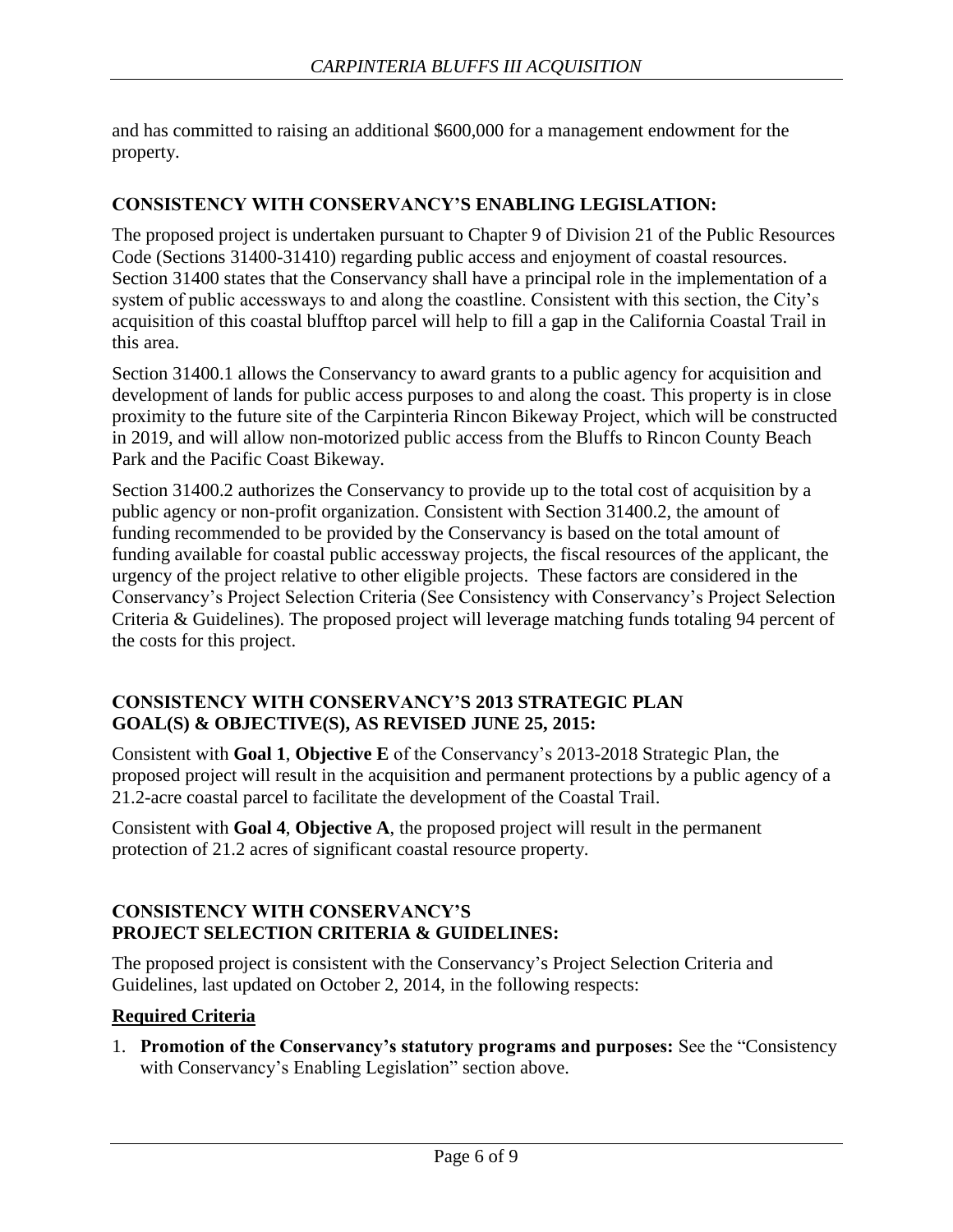2. **Consistency with purposes of the funding source:** See the "Project Financing" section above.

#### 3. **Promotion and implementation of state plans and policies:**

*California @ 50 Million* calls for preservation and stewardship the State's Lands and Natural Resources. The project protects 21.2 acres of coastal resource lands and provides access to recreational open space for the public.

*California Wildlife Action Plan* (California State Department of Fish and Game (now Fish and Wildlife), 2005). The project will further the following statewide recommended actions: d) State and federal agencies should work with cities and counties to secure sensitive habitats.

*Coastal Act (1976)*, Public Resources Code Section 30210 calls for maximum access, which shall be conspicuously posted, and recreational opportunities shall be provided for all the people consistent with public safety needs and the need to protect public rights, rights of private property owners, and natural resource areas from overuse." Section 30214 calls for public access and recreation that "takes into account the need to regulate the time, place, and manner of public access depending on the facts and circumstances in each case…"

In addition to the public access components of the Coastal Act, this acquisition serves the goals of Public Resources Code Section 30240(a) on environmentally sensitive habitat areas. This section states that, "[e]nvironmentally sensitive habitat areas shall be protected against any significant disruption of habitat values, and only uses dependent on those resources shall be allowed within those areas."

*Completing the California Coastal Trail 2003.* The project acquires property that will eventually accommodate new sections of California Coastal Trail.

- 4. **Support of the public:** The project is supported by U.S. Congressman Salud Carbajal, State Senator Hannah Beth Jackson, Assemblymember Monique Limon, First District County Supervisor Das Williams, Citizens for the Carpinteria Bluffs, Carpinteria Valley Association, Environmental Defense Center, Santa Barbara Audubon Society, Santa Barbara County Trails Council, and the Santa Barbara Bike Coalition.
- 5. **Location:** The proposed project will be located within the coastal zone of City of Carpinteria.
- 6. **Need:** If project funds were not available from the Coastal Conservancy, the Land Trust and the City would need to raise an additional \$350,000 for the acquisition. Given that the Land Trust is already raising over \$5 million in private funding for the acquisition, raising an additional \$350,000 will strain the community's private funding capacity. If the Land Trust and the City of Carpinteria are unable to raise the additional funds needed to acquire the property, the land will revert to its original private owner and be available for resort hotel development under its current zoning.
- 7. **Greater-than-local interest:** Visitors come to the south coast of Santa Barbara County from other regions to enjoy the mild climate, accessible beaches, and many recreational amenities this area has to offer. The project will provide visitors with increased access to the coast and will contribute a new segment to the coastal trail, helping to connect the City of Carpinteria with Rincon County Beach Park and points east and west along the Pacific Coast Bikeway.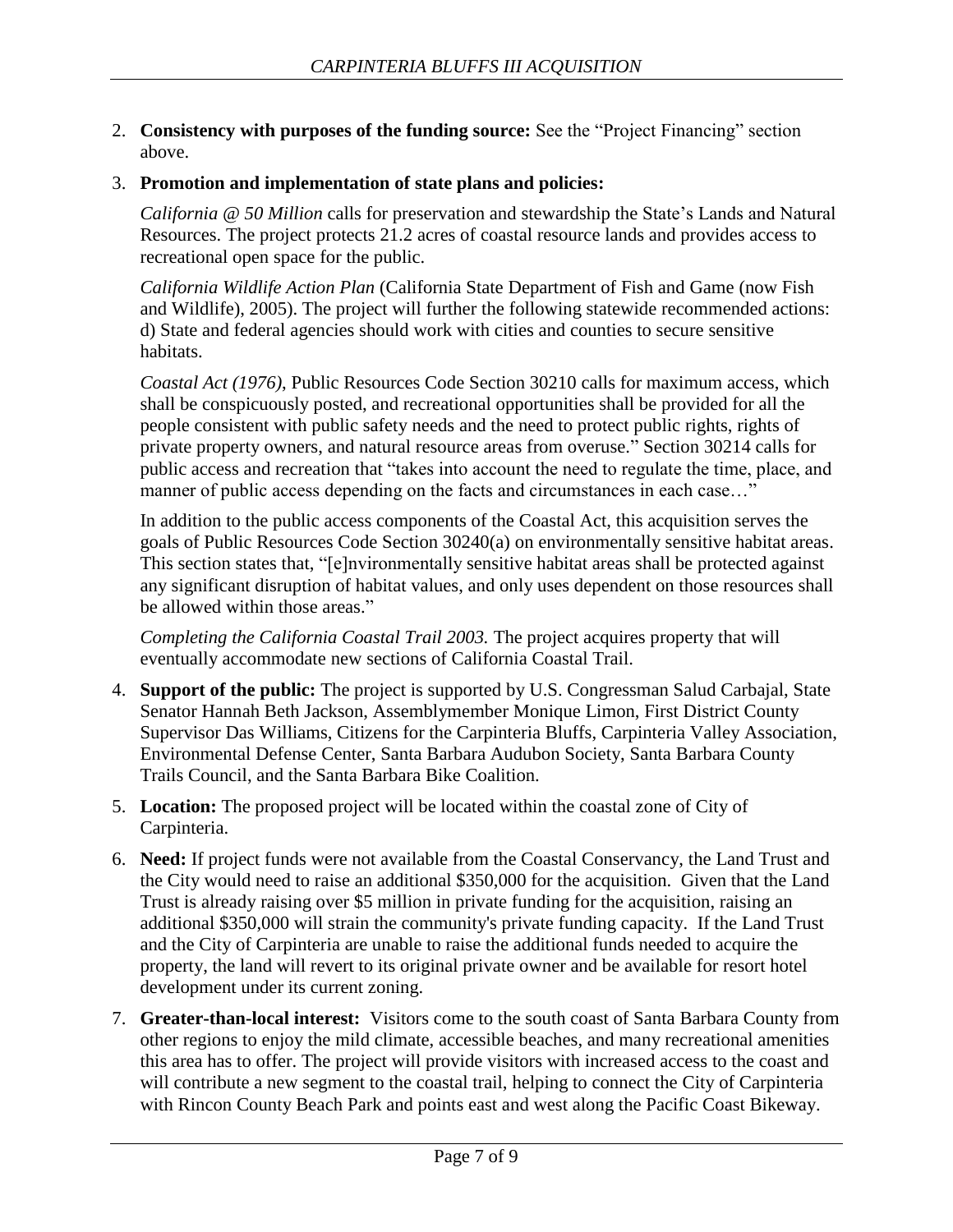8. **Sea level rise vulnerability:** The property being acquired is located on a coastal bluff top, 175-200 feet above the sandy beach. As such, it is not vulnerable to sea level rise.

# **Additional Criteria**

- 9. **Urgency:** The project is zoned for resort hotel development. If the property is not acquired, it could be developed in the future and an opportunity to protect a valuable coastal open space and recreational resource will be lost.
- 10. **Leverage**: See the "Project Financing" section above.
- 11. **Readiness**: The City is planning to acquire the property in late summer or early fall of this year.
- 12. **Realization of prior Conservancy goals**: In 2010, the Conservancy provided a \$50,000 grant to the City of Carpinteria to complete environmental compliance on a segment of the CCT that will connect the Carpinteria Bluffs Nature Preserve to Rincon County Beach Park. This acquisition project will further the Conservancy's previous goals for public access to and along the Carpinteria coastline. See also Project History section.
- 13. **Cooperation**: The project entails cooperation among the City, the Land Trust, the County, the California Natural Resources Agency, and several community organizations.
- 14. **Vulnerability from climate change impacts other than sea level rise:** The property is subject to bluff erosion from more frequent and/or intense storms induced by climate change. The property, and its resources, are vulnerable to drought, which may increase with climate change. Acquiring this property for conservation will prevent intensive development of the site, reducing demand on locally stressed water supplies. Current strategies to adapt to drought, such as water conservation and retaining storm water runoff onsite will also be effective for adapting to climate change over time. Acquiring the property provides an opportunity to increase tree canopy, providing shade and cooling, and retain and filter storm water for use in habitat restoration, enhancing resilience. Retaining storm water onsite as part of future restoration efforts has the potential to decrease blufftop erosion.
- 15. **Minimization of greenhouse gas emissions:** Removing the threat of development on the property will also reduce the consumption of natural resources and energy that would otherwise occur with construction of a hotel on the property, including the energy used to maintain and access the hotel. Permanent protection and restoration portions of the property will further increase its capacity to mitigate climate change impacts by enhancing the capacity of the site to sequester carbon and contribute to improved air quality.

# **CONSISTENCY WITH LOCAL COASTAL PROGRAM POLICIES:**

The *Carpinteria General Plan/Local Coastal Plan*, adopted by the City in 1980 is the approved Local Coastal Program (LCP) for the City of Carpinteria. Public acquisition of the property is consistent with several of the Open Space, Recreation and Conservation Element Policy Objectives (OSC) of the LCP. Policy OSC-1a. calls for protecting and restoring environmentally sensitive habitat areas from development and maintaining them as natural open space or passive